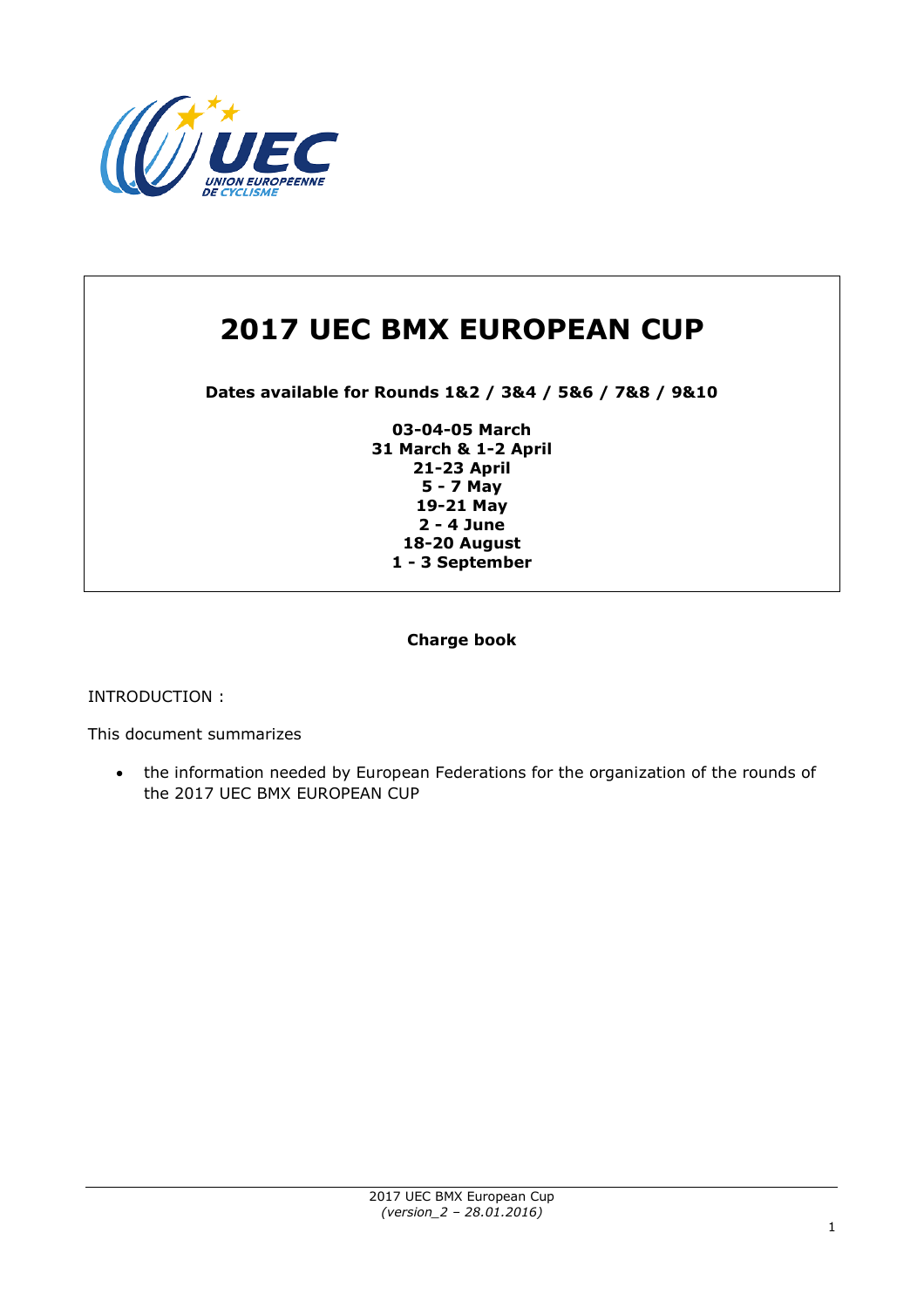

- **1. GENERAL**
- **2. CALENDAR**
- **3. METHOD OF HOLDING THE RACES – AUTHORISATION TO START**
- **4. RIDERS CATEGORIES**
- **5. CHEF D'EQUIPE**
- **6. TEAMS**
- **7. BMX TRACK AND SURROUNDING FACILITIES DURING THE EVENT**
- **8. UEC REGISTRATION FEE**
- **9. RIDERS REGISTRATION, REGISTRATION FEES, LATE ENTRIES**
- **10. INVITATION AND INFORMATION**
- **11. TIME SCHEDULE**
- **12. EVENT COORDINATOR, RACE COMMISSAIRES, OFFICIALS AND OTHER PERSONNEL**
- **13. STAFF IDENTIFICATION AND CATERING**
- **14. PRIZE MONEY AND MEDALS**
- **15. PRESS AND MEDIA**
- **16. MISCELLANEOUS**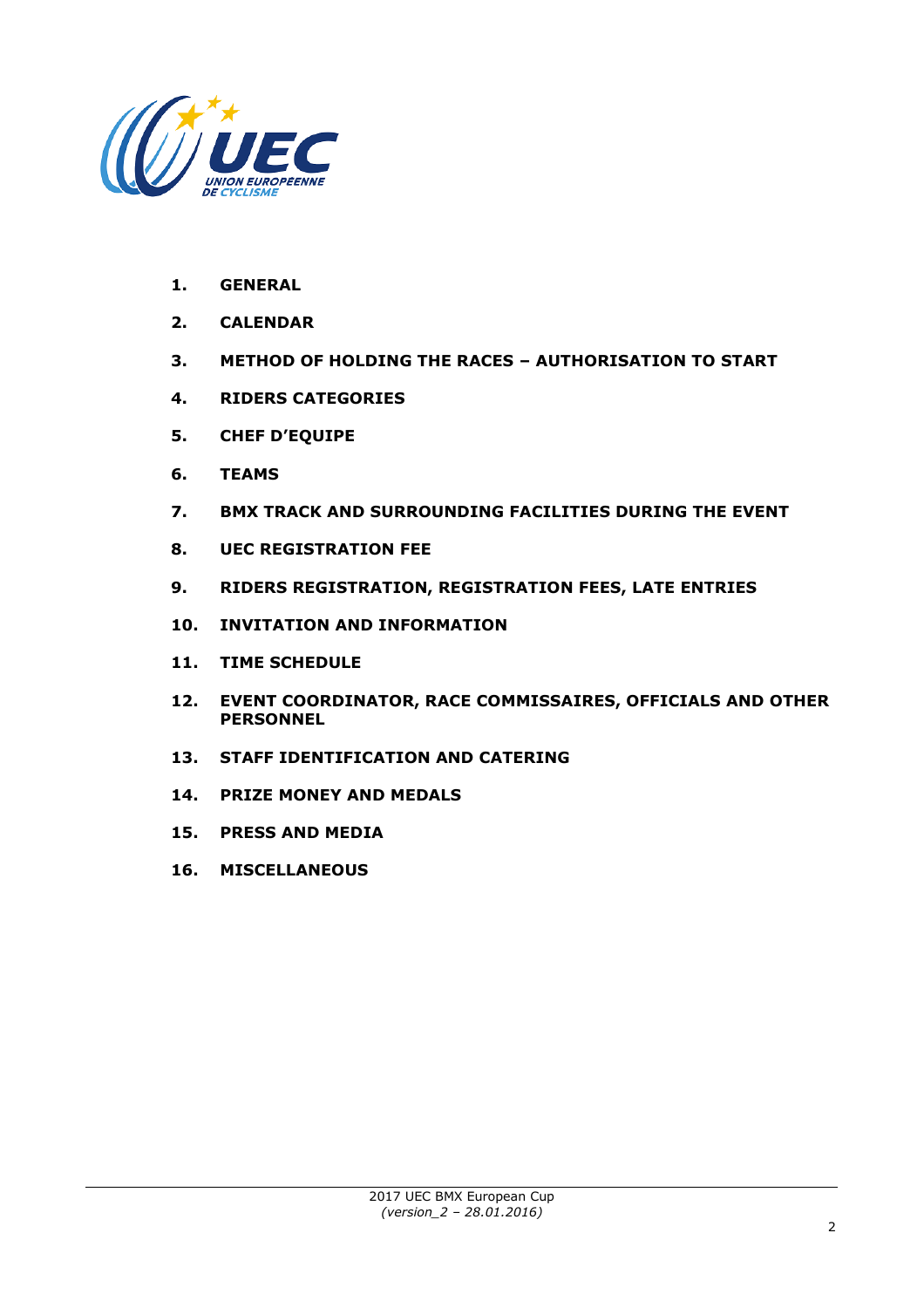

### **1. GENERAL**

The Union Européenne de Cyclisme (UEC) owns, sanctions and controls the 2017 UEC BMX European Cup.

The UEC Management Board awards the organization of the rounds of the 2017 UEC BMX European Cup.

The UEC BMX Commission has the right to oversee the preparation, organization and running of the races.

The contracting partner of the UEC is the relevant National Cycling Federation, together with the organizer of the race in the country in which it takes place.

The organizer should always be affiliated to a National Cycling Federation recognized by the UCI.

The races must be run in accordance with the rules of the 2017 UEC BMX European Cup which have been issued and are known by the European National Cycling Federations.

These races are also subject to the provisions of the UCI's BMX rule book in its latest version.

#### **Insurance**

The organizer agrees to contract an adequate third part liability insurance. A copy of the insurance contract must be sent to the UEC 15 days before the start of the competition.

The UEC will not, under any circumstances, be liable to any accidents or damage occurred during the official training sessions and the competitions.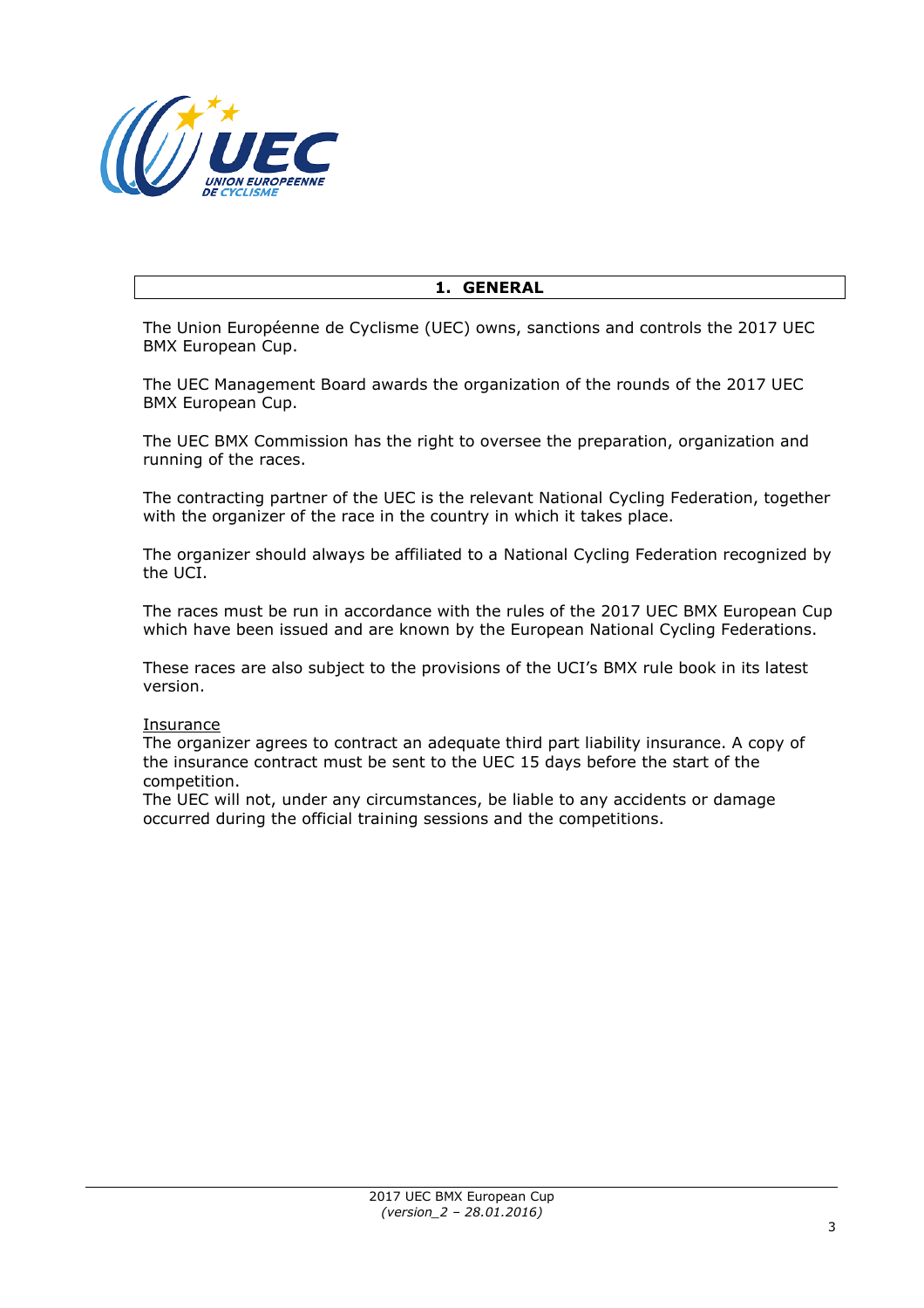

# **2. CALENDAR**

Dates available for Rounds 1&2 / 3&4 / 5&6 / 7&8 / 9&10

- 03-04-05 March
- 31 March & 1-2 April
- 21-23 April
- $-5 7$  May
- 19-21 May
- $\bullet$  2 4 June
- 18-20 August  $\bullet$  1 - 3 September

In order to prepare the events, the UEC Events Coordinators for the above races will be:

- **Mrs Jolanda POLKAMP (NED)**: [jolandapolkamp@gmail.com](mailto:jolandapolkamp@gmail.com)
- **Mr Artis OZOLS (LAT)** : [bmx@lrf.lv](mailto:bmx@lrf.lv)
- **Mr René NICOLAS (FRA)**: [bmx.europe@orange.fr](mailto:bmx.europe@orange.fr)

The organizers should direct their request if any to the UEC BMX Commission.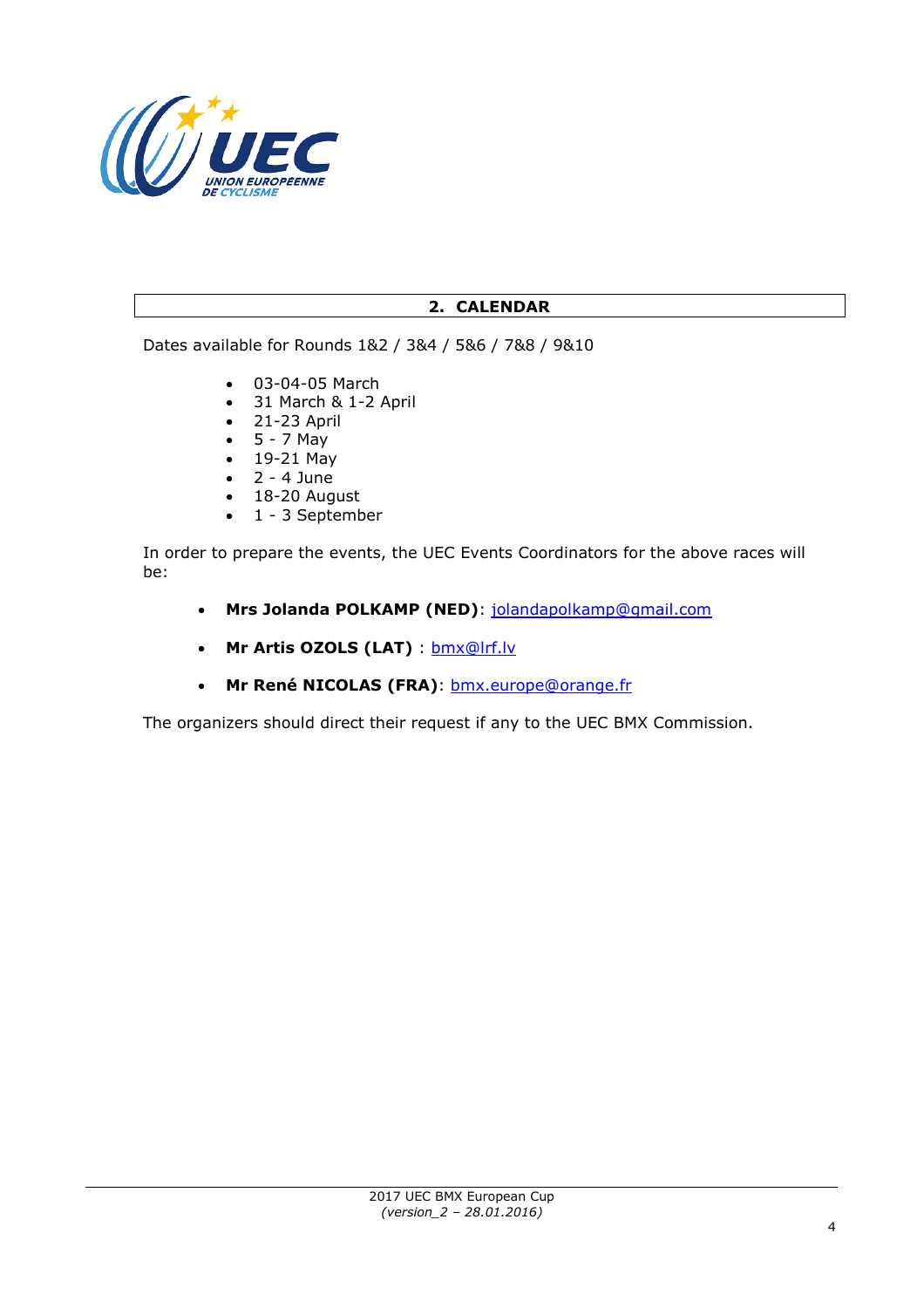

# **3. METHOD OF HOLDING THE RACES – AUTHORISATION TO START**

The 2017 UEC BMX European Cup is a series of 5 international events (10 rounds):

• 10 rounds races with C1 ranking (with 2 qualifying rounds to be held in each case as a combined event over a single week end, starting on Friday);

This represents 10 international races with C1 (or new UCI class to be confirmed) ranking and all races will count for the overall standing for championship riders.

### **C1 Races**

The rounds of the 2017 UEC BMX European Cup (C1 races) are open to all riders from any country in championship and challenge classes,

All riders (Challenge and Championship) participating in races organized by UEC must hold a national license issued by an UCI affiliated Federation.

There is no limit in the number of riders a country can register.

Nevertheless, in the case of a class having more than 128 riders 2 motos will be held for that particular class only. All other classes will have 3 motos.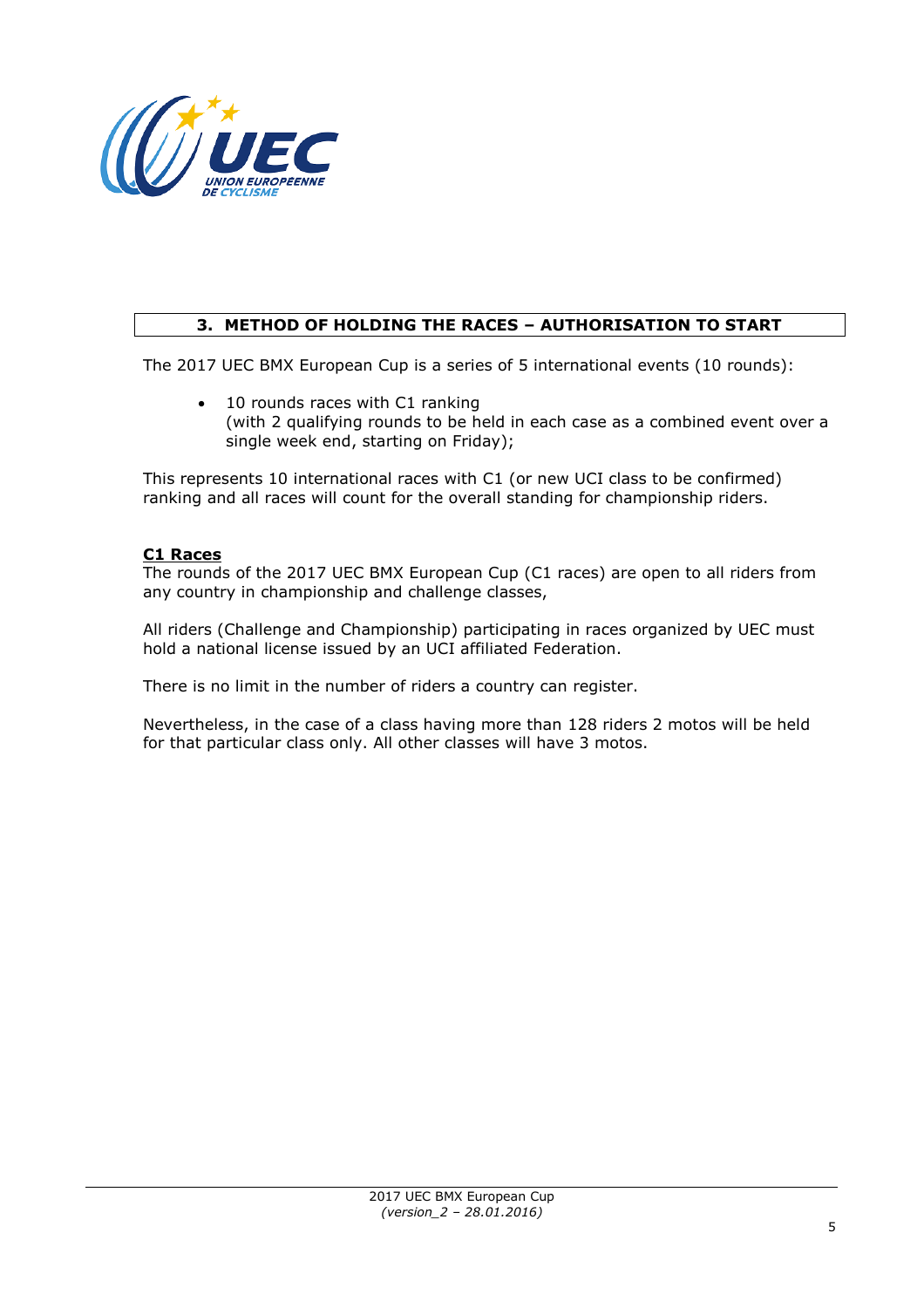

# **4. RIDERS CATEGORIES**

### **UEC BMX EUROPEAN CUP**

Championship classes :

| $\bullet$ Men Elite  | Male riders 19 years and older |                                 |
|----------------------|--------------------------------|---------------------------------|
| • Women Elite        | Female riders                  | 19 years and older              |
| $\bullet$ Men Junior |                                | Male Riders 17 and 18 years old |
| • Women Junior       | Female riders                  | 17 and 18 years old             |
|                      |                                |                                 |

#### Challenge classes :

| $\bullet$              | <b>Boys:</b>  | 7, 8, 9, 10, 11/12, 13/14, 15/16<br>(minimum age 7 years old) - combined classes if less<br>than 5 riders |
|------------------------|---------------|-----------------------------------------------------------------------------------------------------------|
| $\bullet$              | Girls:        | 7, 8, 9, 10, 11/12, 13/14, 15/16<br>(minimum age 7 years old) - combined classes if less<br>than 5 riders |
| $\bullet$<br>$\bullet$ | Men:<br>Women | $17/24$ , Men $25+$<br>$17+$                                                                              |

- 
- Cruisers: 17/29, 30/39, 40/44, 45+
- Cruiser Women:  $17 + (1 \text{ combined classes})$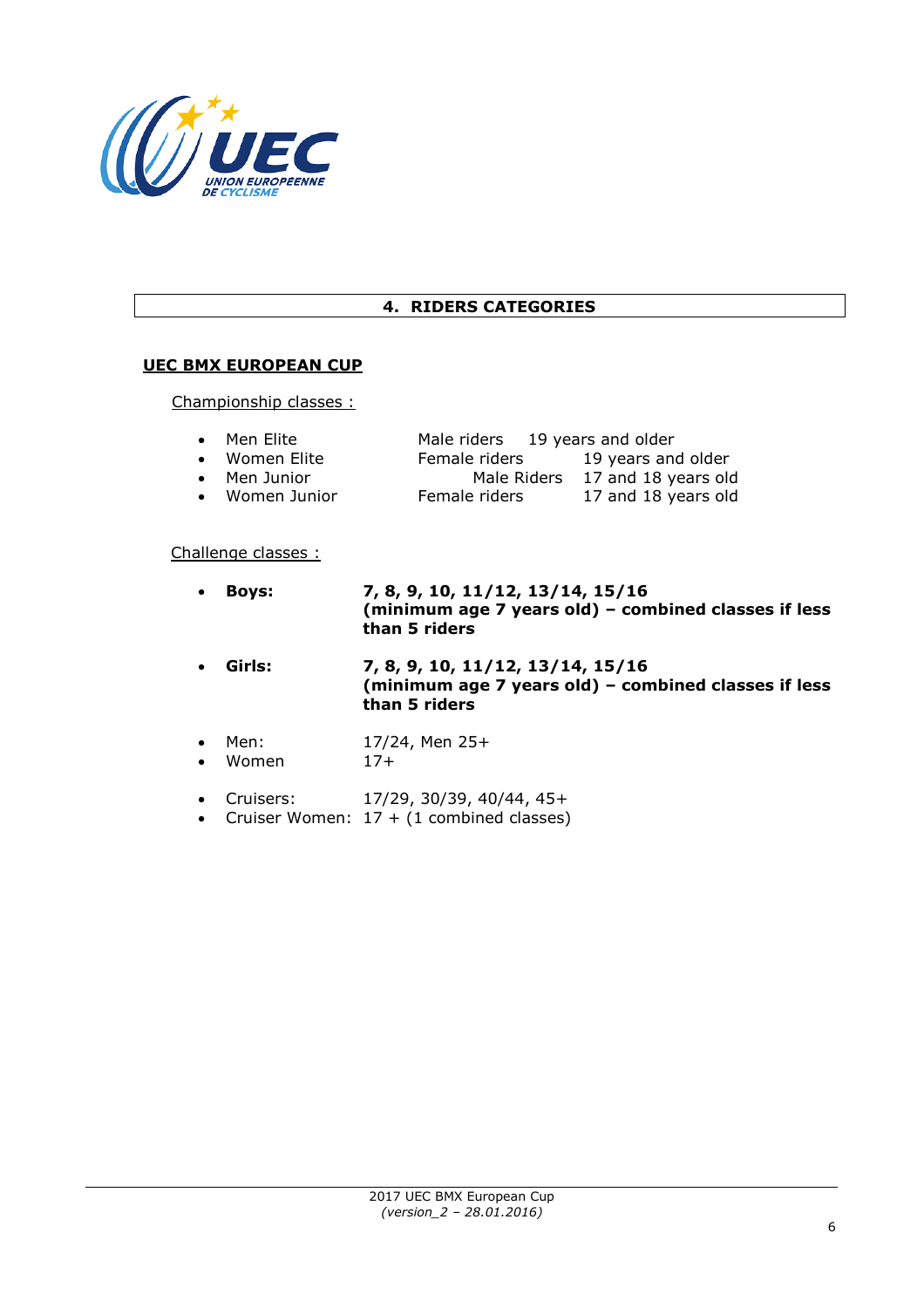

# **5. Chef d'Equipe**

An organiser must provide a pass to each Head of country delegation called Chef d'Equipe and their assistants. These ID cards / passes should have different colours according to the authorized areas.

The organiser must provide a pass to Chef d'Equipe with a specific colour, therefore they are easily identifiable. This pass must allow the Chef d'Equipe

- $\checkmark$  Free entrance to the event
- $\checkmark$  Access to finish line
- $\checkmark$  Access to the Staging area(s)
- $\checkmark$  Access to the track
- $\checkmark$  Access to the Team Manager's area
- $\checkmark$  Access to the Team Manager's meeting

Each country has the right to a certain number of assistants. The assistants must be given another colour of pass than the Chef d'Equipe.

The assistant Chef d'Equipe is allowed to go into the following areas:

- $\checkmark$  Free entrance to the event
- $\checkmark$  Access to the Staging area(s)

The number of assistants is based on the number of attending riders:

| Riders       | Chef d'Equipe | Assistant | Crew |
|--------------|---------------|-----------|------|
| - 2          |               |           |      |
|              |               |           |      |
| $-10$        |               |           |      |
| $11 - 50$    |               |           |      |
| $51 - 100$   |               |           |      |
| $101 - 200$  |               |           |      |
| $201 +$      |               |           |      |
| Host country |               |           |      |

Each head of National Delegation will receive crew passes that he will be able to distribute to : mechanic, physics, national coach or any other person of their delegation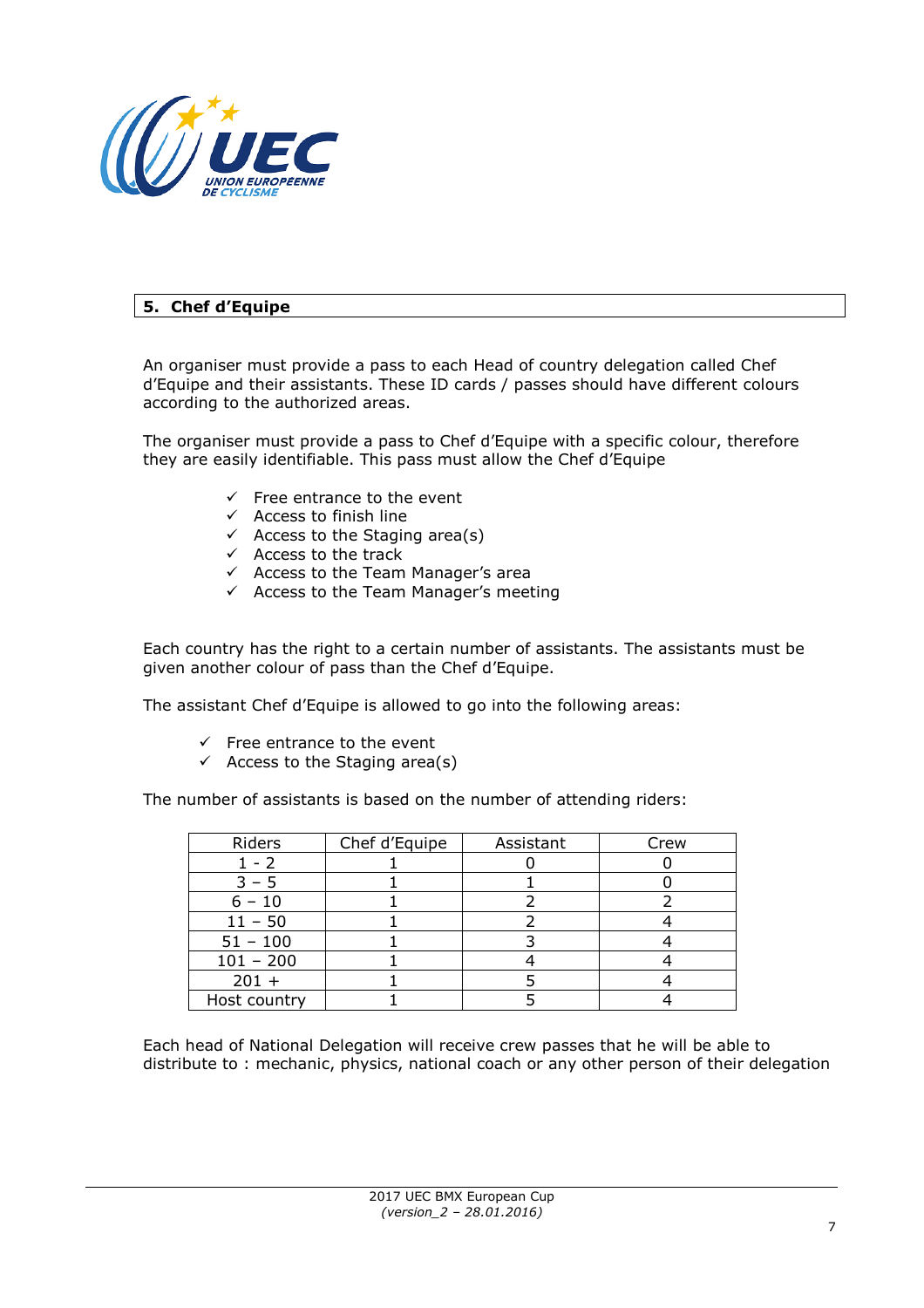

### **6. 2017 UEC BMX EUROPEAN CUP TEAM RANKING**

All teams have to register through UEC prior to the first event of the season in order to take part to the 2017 UEC BMX European Cup Teams Ranking.

Those teams will receive from the UEC one specific UEC pass for the whole 2016 (responsibility of UEC).

The UEC pass allows the team manager:

- $\checkmark$  Free entrance to the event;
- $\checkmark$  Access to the Staging area(s);
- $\checkmark$  Access to the Team Manager's area;
- $\checkmark$  Access to the Team Manager's meeting.

Team assistants:

Each registered team can have 1 team assistant. The assistant will receive an entrance bracelets for an event (responsibility of organizer).

The entrance bracelets of Team assistants allows them:

 $\checkmark$  Free entrance to the event

The Organizer has to provide to UEC registered teams:

- $\checkmark$  Spaces for team tents, as close as possible to the track, of 6 x 3 m for each team registered for that specific race, at the cost of a maximum of  $\epsilon$ 150,00. The organizer will receive a list of the UEC after registration is closed of the teams who are registered for the race and will need a team space;
- $\checkmark$  promote the name of the Team during races as listed on the moto sheets.

The Organiser can provide to non-UEC registered teams:

Spaces for team tents, of  $6 \times 3$  m for each team, at the cost of a minimum of € 150,00.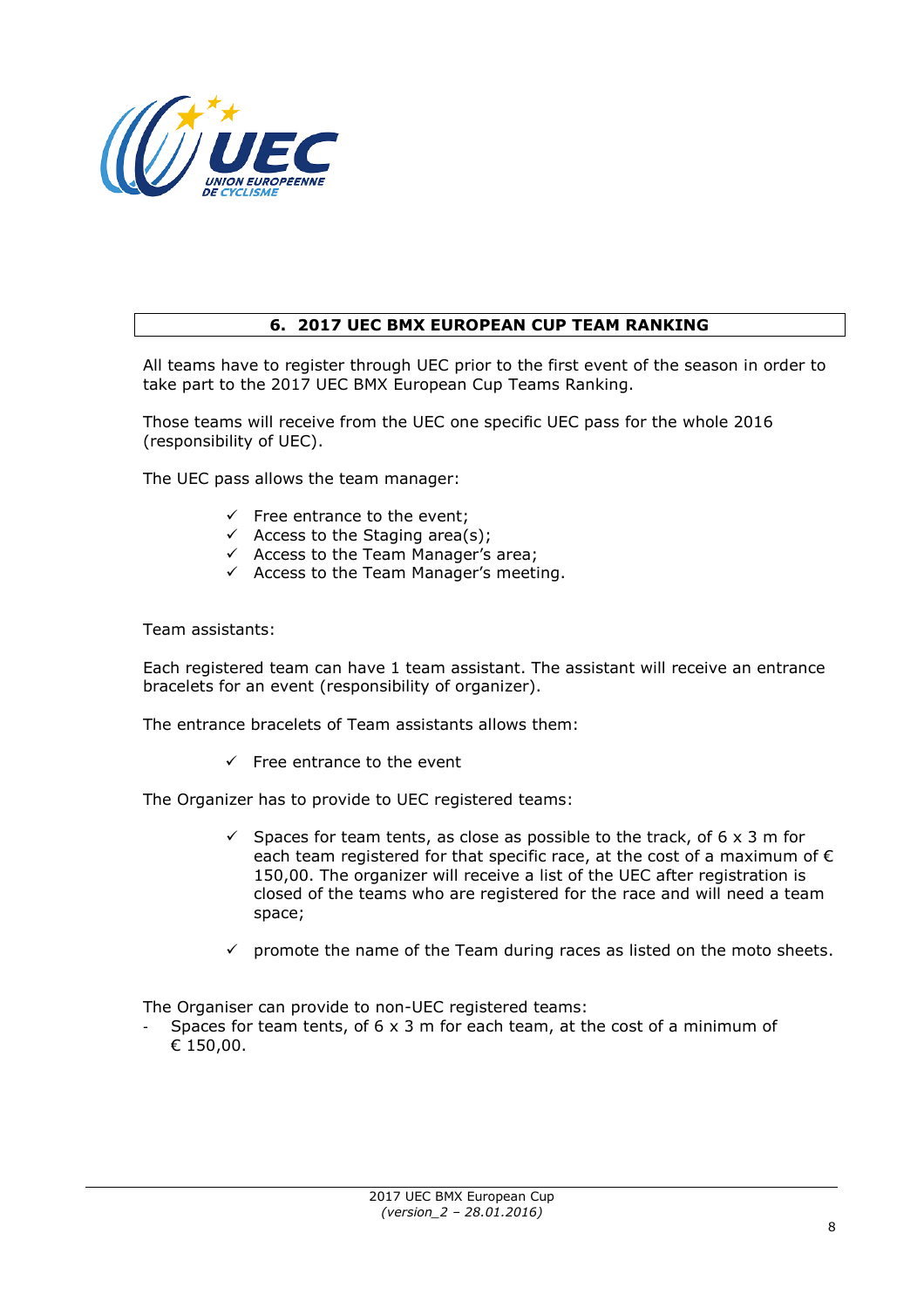

## **7. BMX TRACK AND SURROUNDING FACILITIES DURING THE EVENT**

The BMX track must be of an international standard and must comply with the provisions of the UCI BMX rule book. Each track has to be controlled by the UEC BMX Commission when necessary.

### **Registration control area:**

This place does not need to be on the track itself but should be very close and have sufficient space to welcome the head of delegations and eventually let them distribute their packages to the riders.

#### **Starting area** :

Particular attention must be paid to the operation and reliability of the 50 cm high starting gate. It is necessary to ensure that in the event of a power failure, the starting gate will fall flat and will not remain in an upright position. It is mandatory to have an alternative electricity supply in case of power failure so that the races can continue.

The starting area must be covered by an arch according to UEC specifications.

The starting gate and space must not be slippery at any case and weather. Full cover of this area is mandatory.

The use of the full UCI specification system with voice box and random gate for all races is mandatory. There is no obligation of use of one brand or another, the system just needs to comply with UCI specifications.

Two staging areas are required. The staging area close to the track must be covered and must allow the riders rapid access to toilets.

### **Finish line**

The finish line must be covered by photo finish system and by an arch according to UEC specifications.

A race office, located immediately adjacent to the finish line with a clear view on the finish line, must be available for the UEC Technical delegate and the other officials in charge of the administration of the race. The availability of a **high speed internet** connection is mandatory as well as heating during winter time and air conditioning during summer time. This office must have sufficient power points and be connected to an alternative electricity supply so that it is capable of remaining in operation even in the event of a power failure.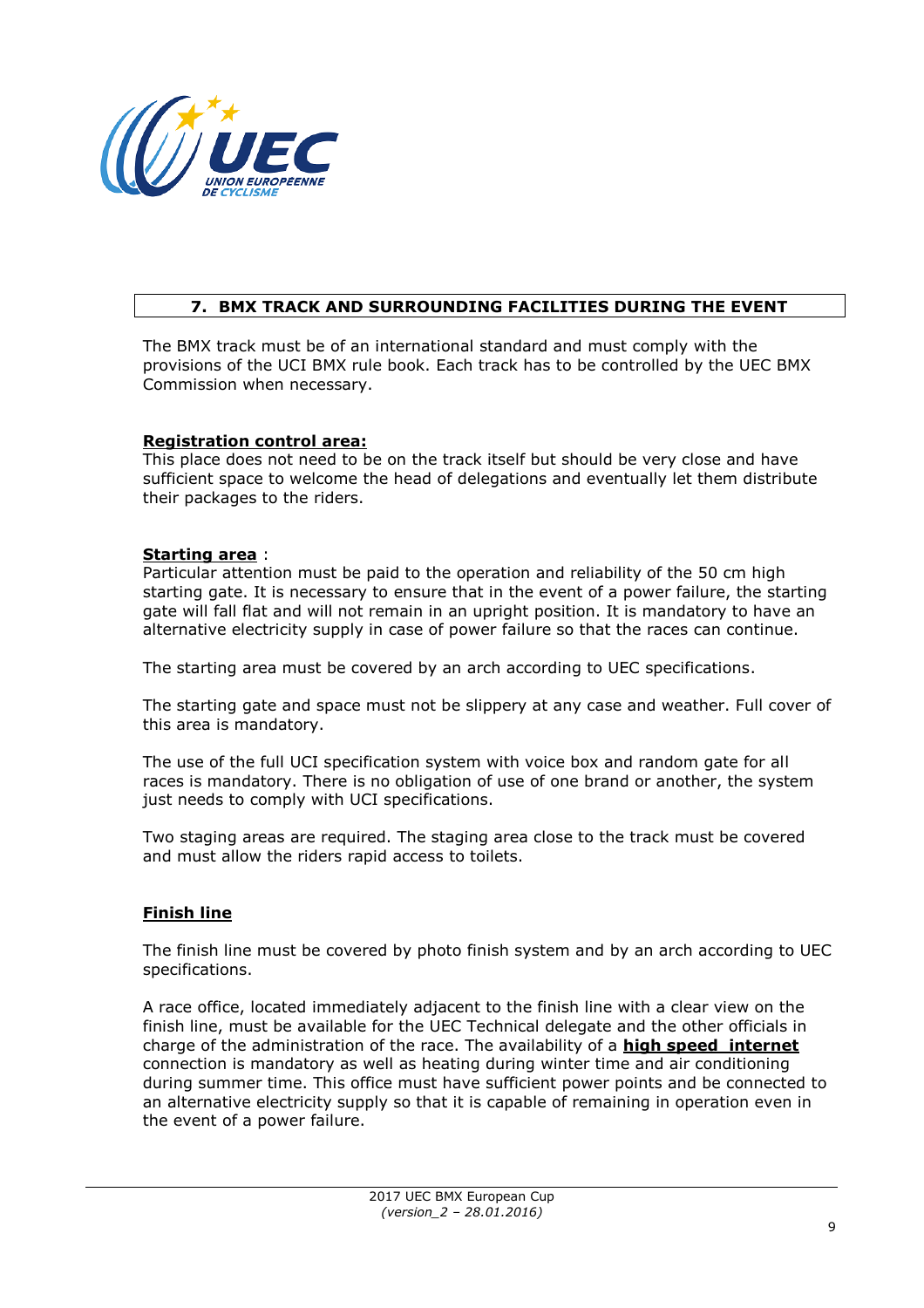

The organizer must provide:

- $\checkmark$  the race office (preferably in a separate room) with at least 2 photocopiers having a minimum capacity of 24 copies per minute, as well as the staff to operate it;
- $\checkmark$  a UEC office close to the finish line with 1 table, 4 chairs, internet access and electricity;
- $\checkmark$  a meeting room / tent for Commissaires / working staff must be available;
- $\checkmark$  a separate and, as much as possible, covered sitting area must be provided close to the finish line for the national team managers or their assistants. It must not permit access by unauthorized persons.

The organizer must provide a podium for the award ceremonies with adequate back drop in accordance with the UEC specifications.

### **General**

The whole BMX track must be secured in such a way that no unauthorized person is able to gain access. Security must be maintained by specifically appointed personnel.

A rider's area supervised by control personnel must be made available for the riders, assistants, national team managers and public. This area is intended for secure storage of the equipment needed in the competition.

It is mandatory for a doctor to be present at trackside during the training sessions and competition and he must be backed up by an adequate paramedical service with care and treatment facilities. Transport to the nearest hospital must also be provided free of charge by the organizer to the injured riders. The UEC Administration must be notified of the name of the said hospital and given instructions on how to get there.

A camping area must be provided for riders, assistants and national officials. Approximately 300 to 350 places must be available for tents, caravans and camper vans with if conditions allow adequate water supplies, showers, toilets and where possible electricity connections for the caravans and camper vans. The area must be so secured that visitors and spectators cannot get access there.

The price charged for the use of the camping facilities must be fair and reasonable for the riders, assistants and national officials and must take into account the services which are offered.

The organizer must organize a car parking dedicated for officials / media / public.

The organizer must provide sufficient clean sanitary facilities for the public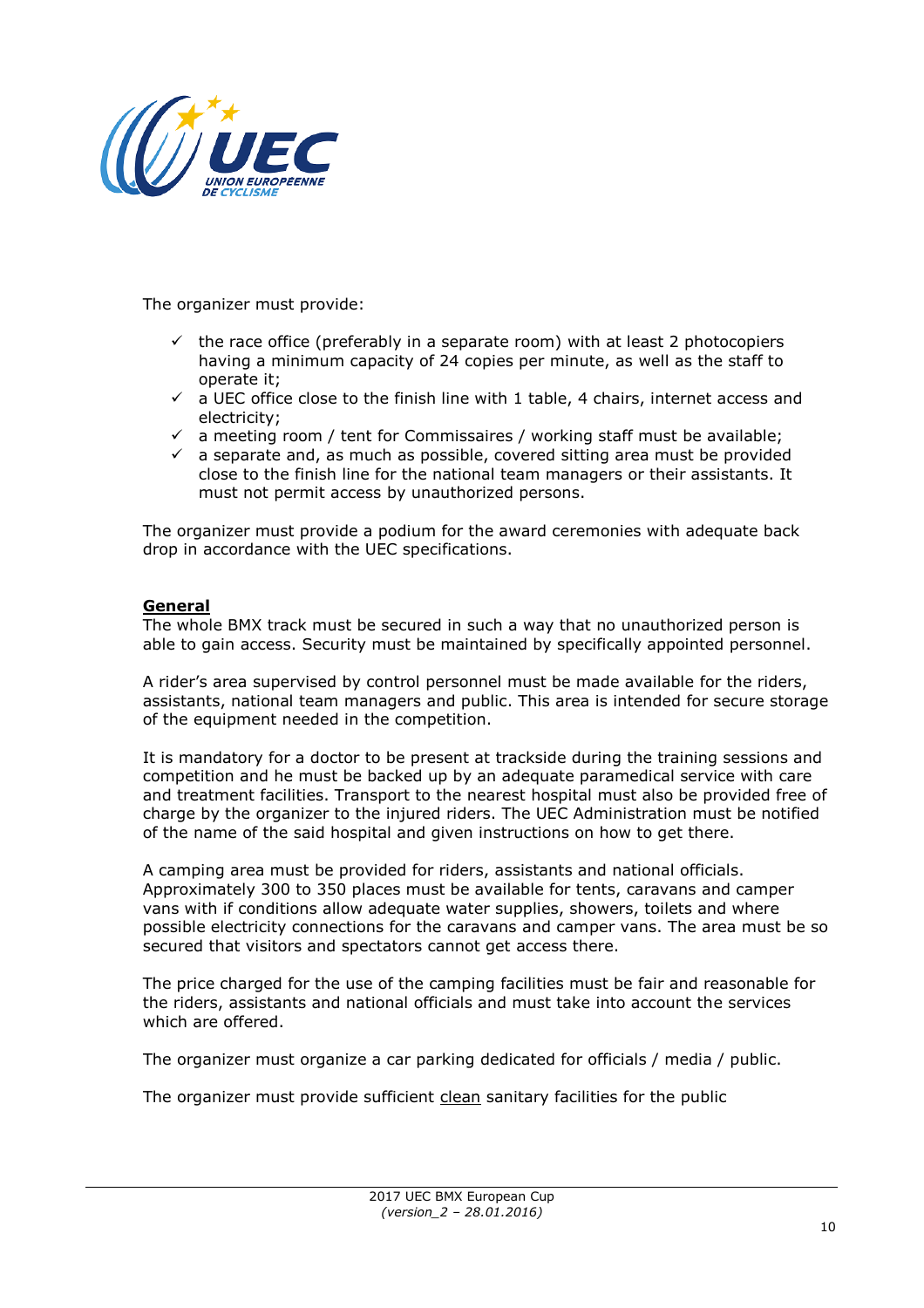

## **8. UEC REGISTRATION FEE**

- 1. By the awarding of the UEC BMX European Cup the organizer will acquire all the rights, namely :
	- $\checkmark$  marketing
	- $\checkmark$  broadcasting and media rights in the widest sense of the term (including without limitation radio, television, the internet, live streaming, telephone wireless and any all existing future multimedia rights in and to the European Cup)
	- $\checkmark$  merchandising
	- $\checkmark$  catering
	- $\checkmark$  licensing

The Organizer shall therefore be entitled to retain for its own benefit all income derived from the following sources:

- $\checkmark$  revenue from sponsorship rights
- $\checkmark$  revenue from promotion and merchandising
- $\checkmark$  revenue from the sales of tickets to the Championships
- $\checkmark$  revenue from the sales of the official programme of the event
- $\checkmark$  revenue from the catering during the Championships
- $\checkmark$  revenue from VIP packages
- $\checkmark$  revenue from the sales of worldwide broadcasting rights
- 2. In exchange for these rights, the organizer:
	- will have to pay to the UEC the total sum of **€ 9'800,00** (Nine Thousand eight hundred Euro/00) as following:

| € 8'000,00<br>€ 1'800,00 | UEC licence<br>as participation to the prize money for overall<br>standing of the 2017 UEC BMX European Cup)<br>to be settled by the organizer at signature of<br>contract. |
|--------------------------|-----------------------------------------------------------------------------------------------------------------------------------------------------------------------------|
|--------------------------|-----------------------------------------------------------------------------------------------------------------------------------------------------------------------------|

These amounts will have to be paid by as following:

€ 2'000,00 at the signature of the contract; € 7'800,00 by the  $15^{th}$  of March 2017.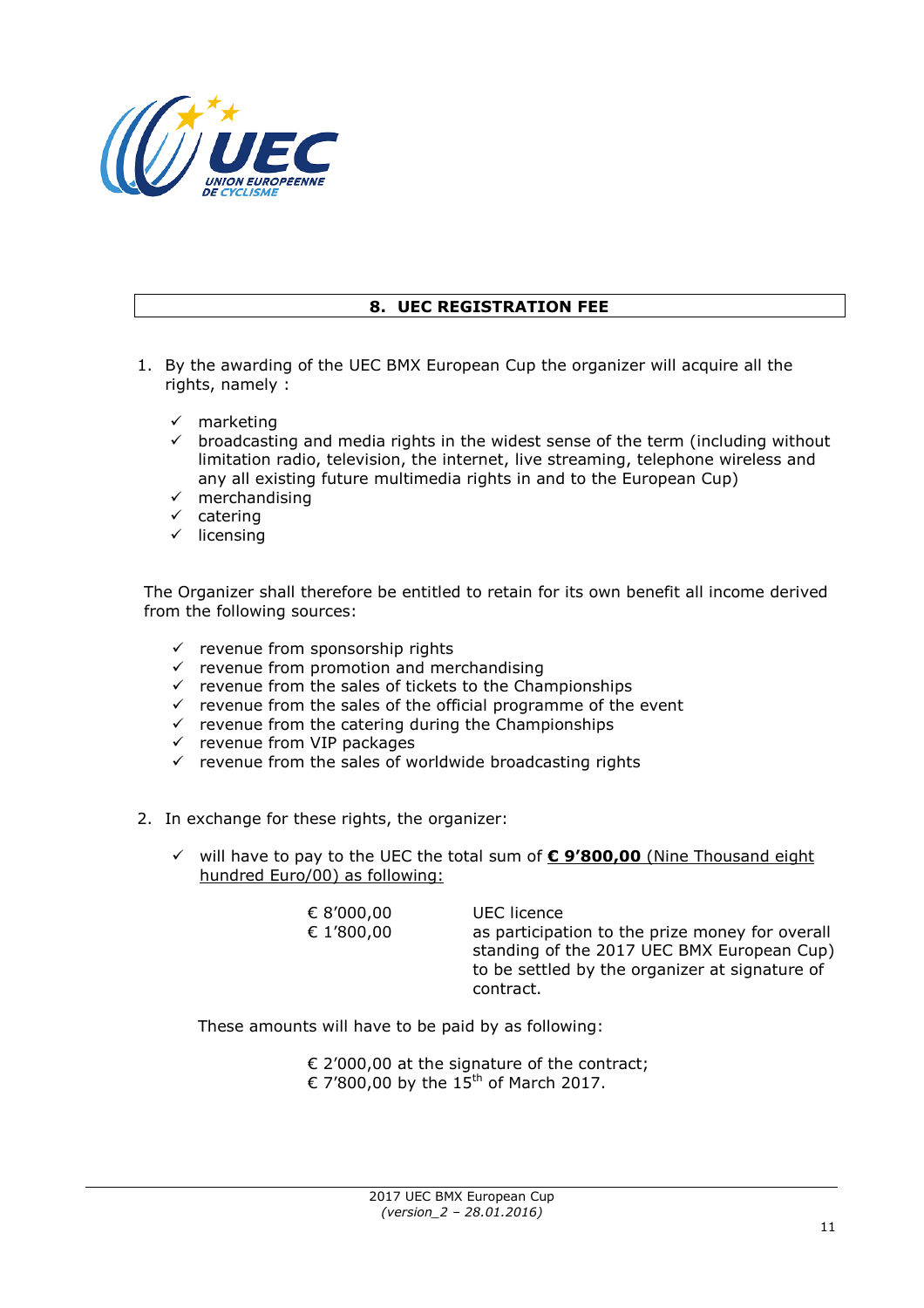

- $\checkmark$  will have to present to the UEC, for approval, the official logo of the event by the end of February 2017;
- $\checkmark$  will present at least 5 logo of the UEC official partner on the podium back drop and the back drop of the flash interview zone;
- $\checkmark$  will have to ensure to display:
	- o 4 banners (10 meters) of the UEC Official partner on the outside fence of the starting area;
	- o 2 banners (5 meters) of the UEC logo on the outside fence of the first turn;
	- o 2 banners (5 meters) of the UEC Official partner on the outside fence of the first turn;
	- $\circ$  8 banners (20 meters) of the UEC logo on the outside fence of the track.

The banners will be provided by the UEC one month before the start of the event.

- $\checkmark$  will use the UEC logo for all the publications and material produced;
- $\checkmark$  for all the publications, podium back drop and flash interview back drop the UEC logo should be used as well as all graphic supports of the UEC's new visual identity (download: [www.uec.ch/organiser/00\\_UEC\\_visual.zip\)](http://www.uec.ch/organiser/00_UEC_visual.zip).

UEC will take care of :

- fee registration of the race in the UCI calendar;
- race administration;
- photo finish and public screen (motos and names of the riders);
- UEC webmaster;

This fee will be invoiced and forwarded by the UEC.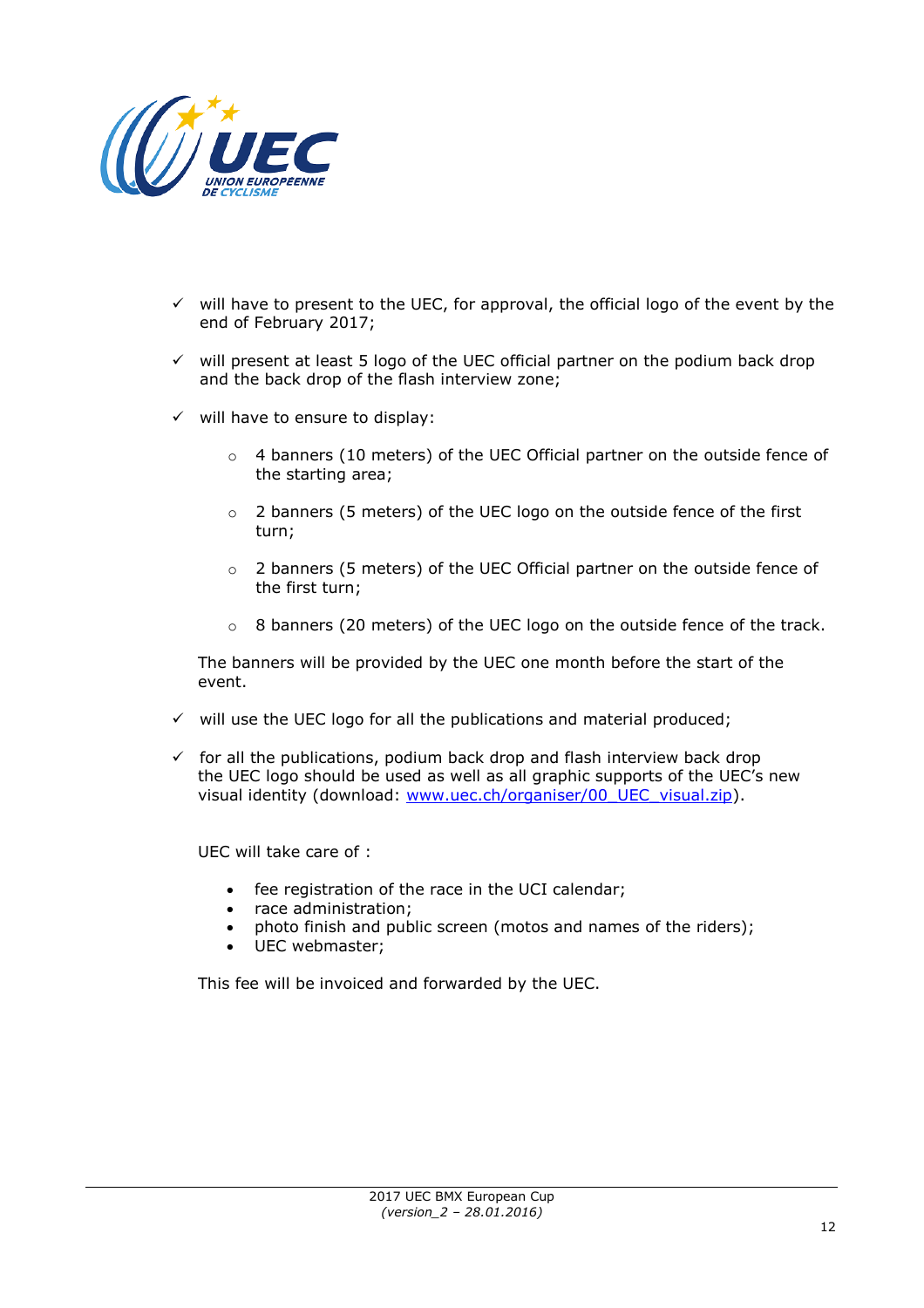

# **9. RIDERS REGISTRATION, REGISTRATION FEES, LATE ENTRIES**

The registration fees have to be paid by National Cycling Federation by bank transfer or by the National Team Manager on site at registration control.

The registration fees are the following :

**Challenge classes : € 29,00 per entry Junior Classes : € 37,00 per entry Elite Classes : € 59,00 per entry**

A fee of **€ 7,00** per entry has to be paid by the organizers to the UEC office.

#### **A deposit of € 5'000,00 has to be paid by the organizer at the signature of the contract.**

The UEC office will establish an invoice according to the UEC Chief Administrators report, and will ask for the balance onto the deposit just after the race

The registration fees for all riders have to be paid in full to the National Cycling Federation (or organizer) which organize the event.

No late registration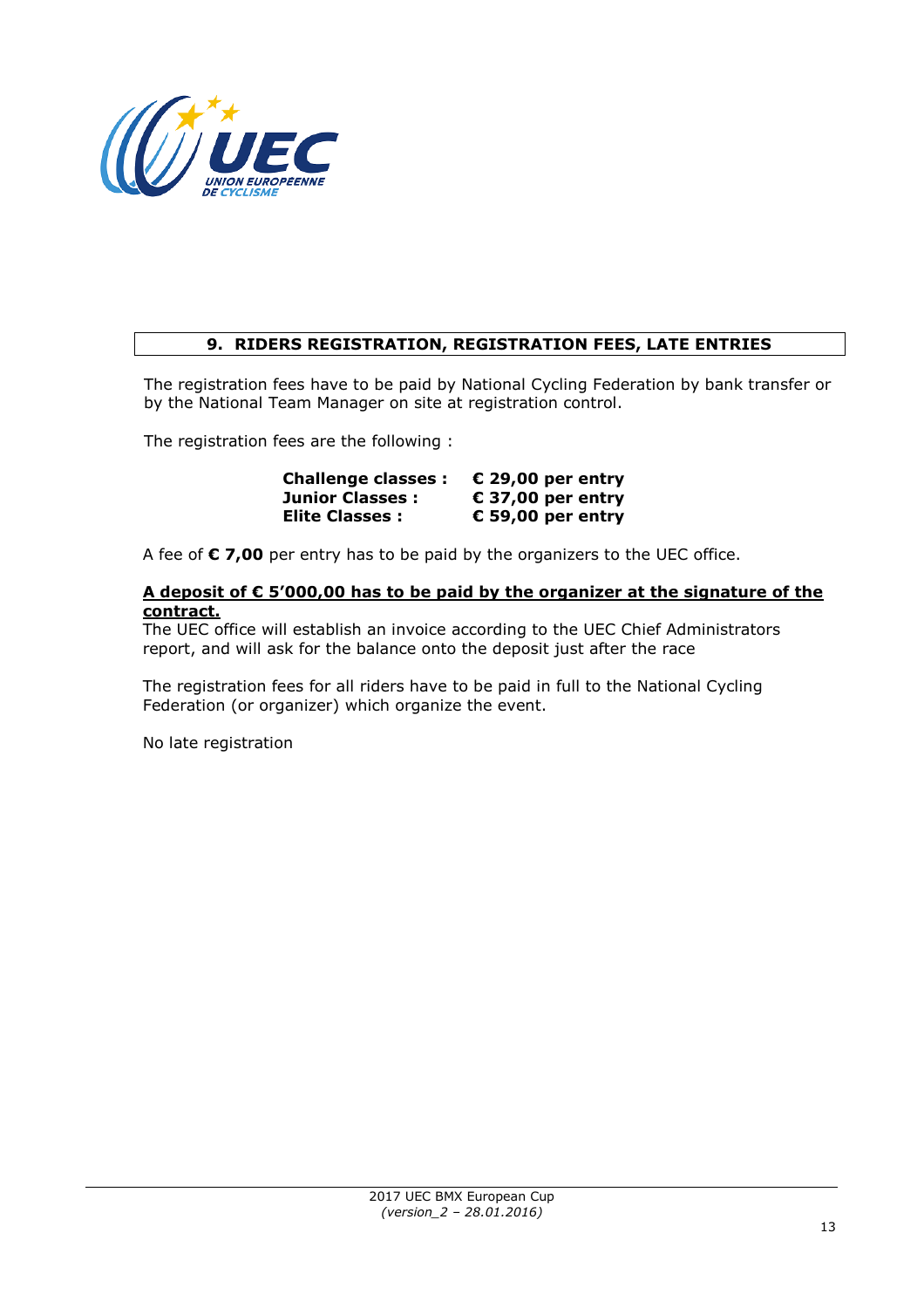

## **10.INVITATION AND INFORMATION**

Invitations to the rounds of the UEC BMX European Cup as well as to the Continental Championships shall be sent at least 2 months before the event to the UEC Chief Administrator, René NICOLAS [\(bmx.europe@orange.fr\)](mailto:bmx.europe@orange.fr) by the organizer.

In addition the race organizer is required to provide the following information :

- Address of the BMX track;
- Details how to get there;
- Organizer's local contact persons;
- Camping facilities including details of cost and where applicable a camping registration form;
- List of local and regional hotels and B&B with prices;
- All the additional information and invitations sent out by the race organizer to the UEC technical delegate shall be in the English language.

The UEC Chief Administrator will send out all information as well as the registration form to all Federations.

The invitation will be also included on the UEC Website.

The UEC deadline for registration will not be included in the invitation, these dates as stated in paragraph 12 will be sent to the Federations separately by the UEC Chief Administrator.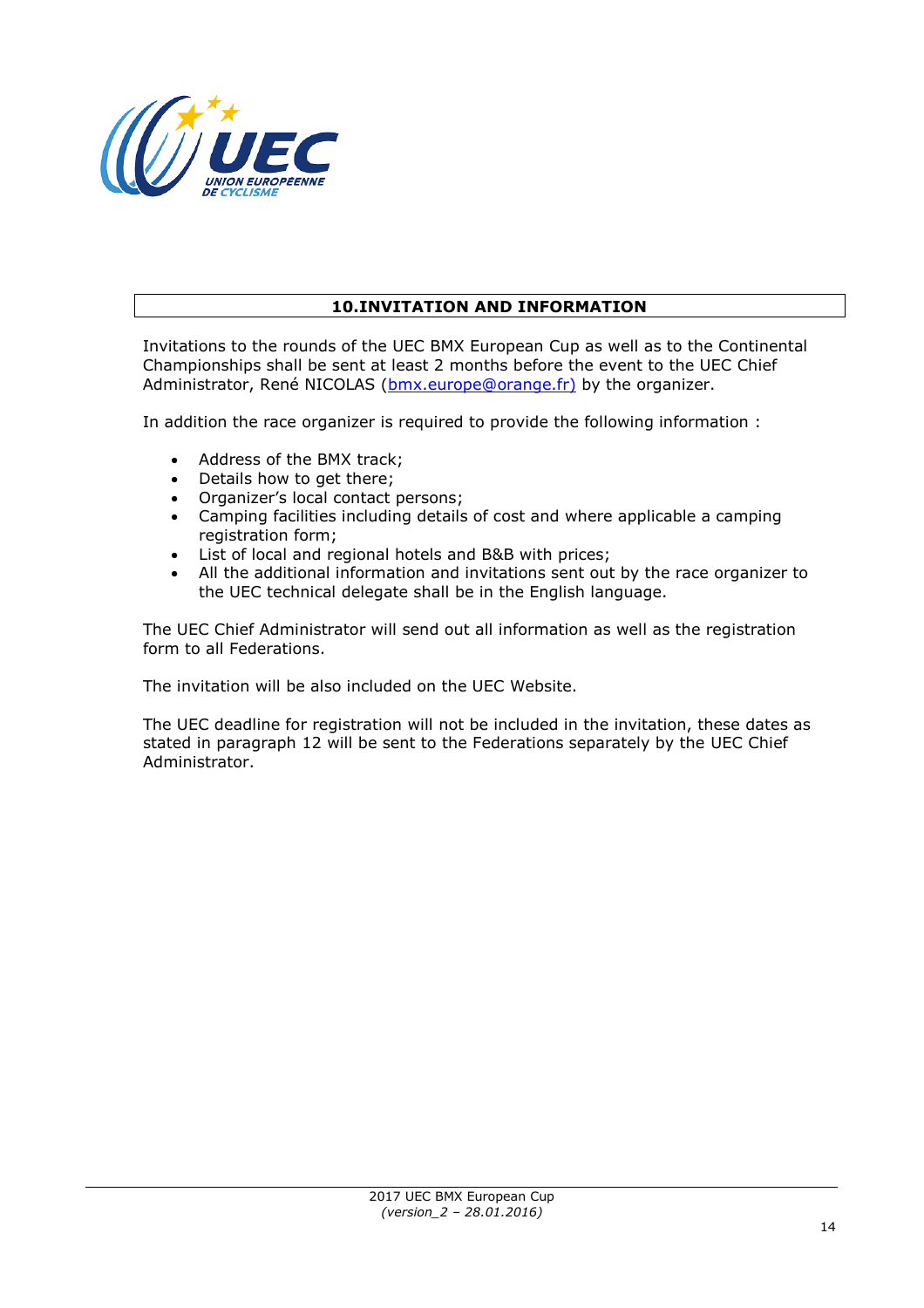

# **11.TIME SCHEDULE**

No detailed time schedule should be forwarded to the federations prior to the event.

The time schedule will be established by the UEC Chief Administrator according to the number of entries and will be forwarded in due time to the organizer of the race for the registration control, and will be at the same time posted on the UEC website.

### **UEC BMX EUROPEAN CUP**

Hereafter detail of the different activities per day

#### **Friday afternoon** :

- Registration control by country / National Chef d'Equipe only from 11:00 to 16:00
- Chefs d'Equipes meeting at 16:00
- Gate practice not earlier than 13:00:
	- 20'' Challenge (boys & girls 13 & older)
	- 20'' Challenge (boys & girls 8 &- to 11/12)
	- All 24" Challenge
- Gate practice not earlier than 16:30
	- **Women Junior and Elite**<br>**•** Men Junior
	- Men Junior
	- **Men Elite**
- Championship Class Round 1 start not earlier than 19:00
- 3 heats of Championship classes followed by all finals
- Prize award for Championship classes immediately after the finals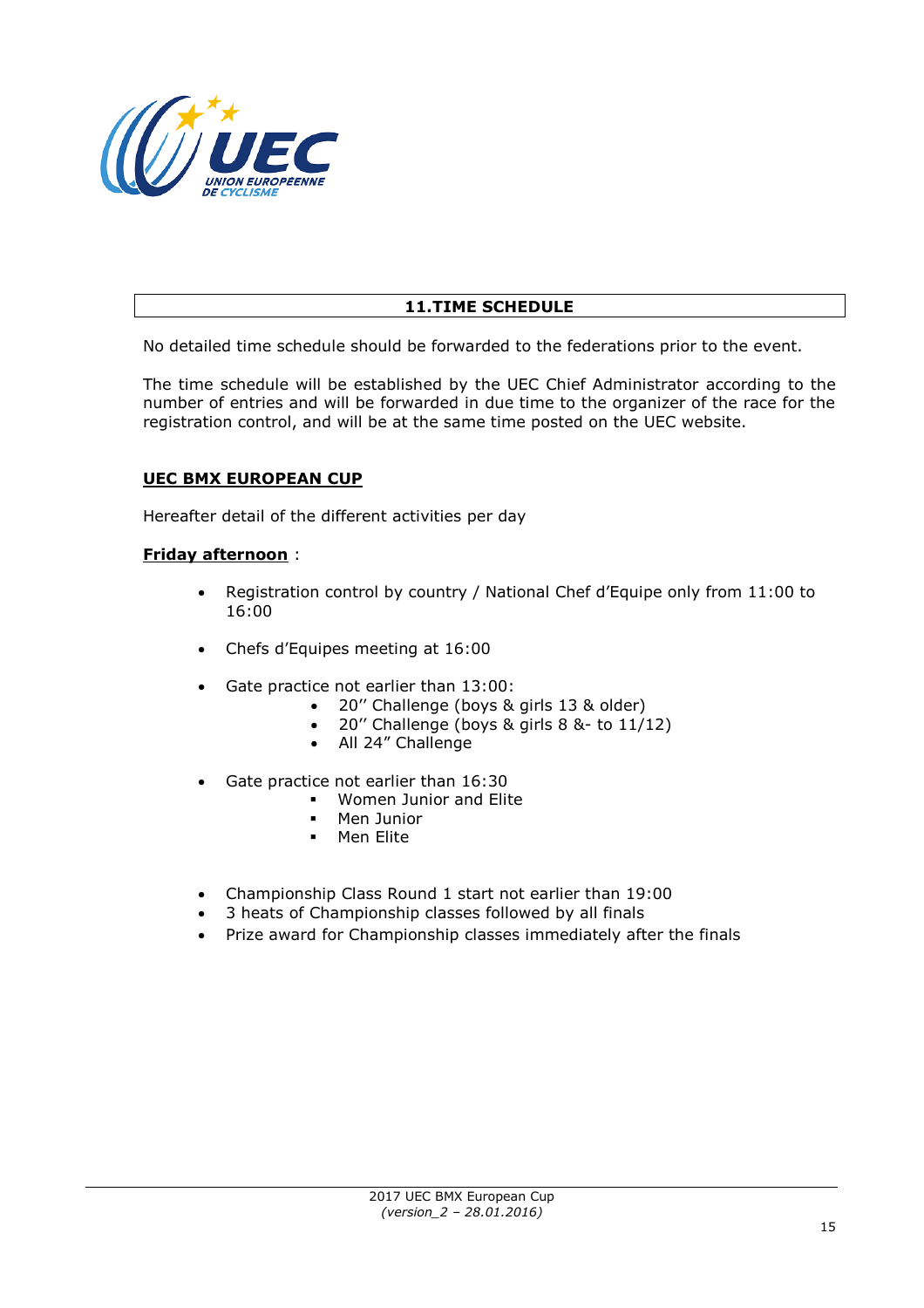

**Saturday** : as from 8.00 a.m.

- Warm up / Gate Bloc 1
- 3 heats Bloc 1
- Warm up / Gate Bloc 2
- 3 heats Bloc 2
- Finals Bloc 1 & 2
- Award ceremonies of Challenge Classes
- Warm up for Championship classes
- Championship Class Round 2
- 3 heats of Championship classes followed by finals
- Award ceremonies for Championship classes immediately after the finals

**Sunday** : as from 8.00 a.m.

- Warm up / Gate Bloc 1
- 3 heats Bloc 1
- Warm up / Gate Bloc 2
- 3 heats Bloc 2
- Finals Bloc 1 & 2
- Award ceremonies for Challenge Classes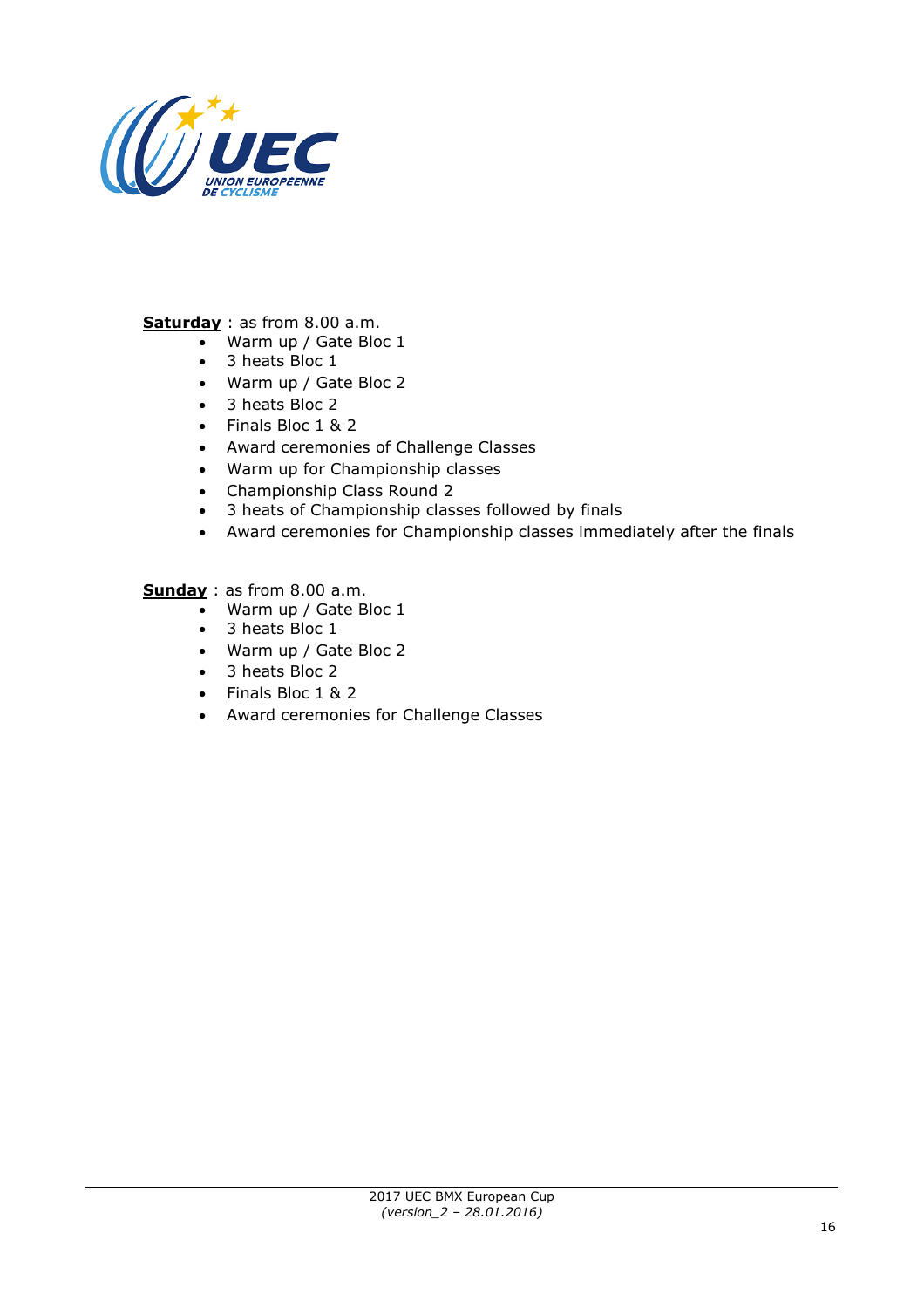

#### **12.EVENT COORDINATOR, RACE COMMISSAIRES, OFFICIALS AND OTHER PERSONNEL**

The UCI / UEC shall appoint the following Commissaires and officials :

- The UEC Technical Delegate for all the events:
	- o Mrs Jolanda POLKAMP : [jolandapolkamp@gmail.com](mailto:jolandapolkamp@gmail.com)
- The PCP (appointed by UCI)
- An assistant to the PCP has to be appointed by the National Federation for all rounds;
- The Chief Administrator (UEC) who will handle the race and provide time keeping and system to make the results (after receipt of all registrations and preparation of the moto sheets).

The organizer of each race will have to provide and cover the costs of the accommodation (hotel room incl. breakfast) for the hereafter officials:

- 1 room: UEC Technical Delegate
- 1 room: PCP
- 1 room: Chief Administrator
- 1 room: Assistant PCP
- 3 twin rooms: Live Streaming staff

The national cycling federation organizing the event is required to provide all the Commissaires as per UCI rule book.

Regarding the National Commissaires and the Assistant PCP an agreement has to be found with the National Federation.

One car with driver should be ready to shuttle UEC / UCI officials between airport, or railway station, hotel and track during the whole event.

The organizer must provide the officials as stipulated in the UCI BMX Rule book for the running of races and training sessions. The same applies to other personnel required during the event for safety or for care of the BMX track.

All officials involved in the running of the races must be able to prove that they have received specific national or international training in the running and management of BMX races. These officials must be able to communicate in English language.

A list of the names of all officials appointed by the organizer must be sent to the Technical Delegate by email at least seven days prior to the start of registration control as per enclosed form.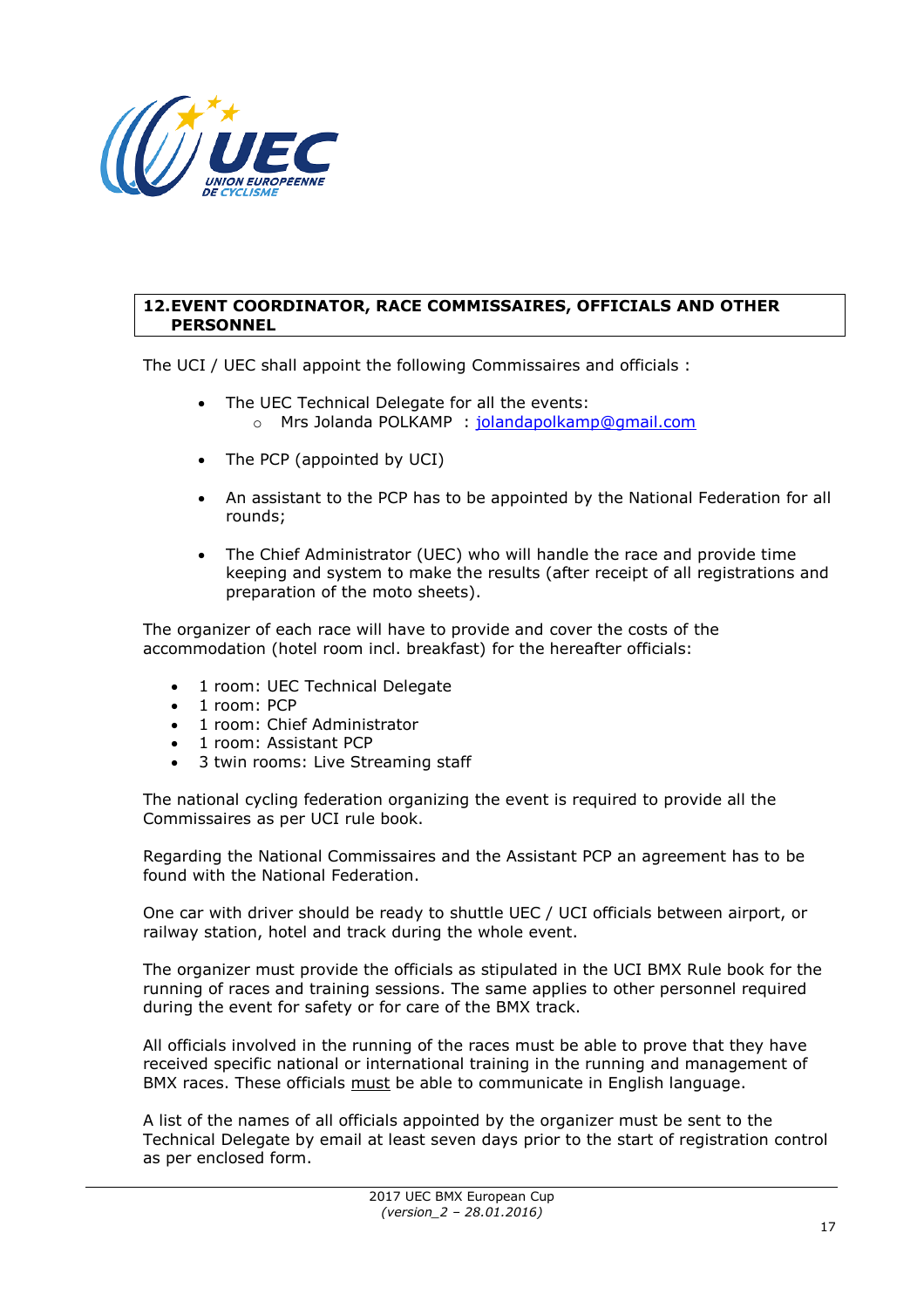

# **13.STAFF IDENTIFICATION AND CATERING**

All personnel directly or indirectly concerned with the race must be provided with special ID cards.

The organizer must provide ID cards / passes to:

- UEC appointed officials (see § 12)
- UEC members of the BMX Commission
- Other UEC officials
- Staff

The organizer must be able to provide sufficient personnel of its own for catering services or must contract these services out to a catering company, so as to ensure that food and drinks are available without long waiting times. A special line / area should be dedicated for the working staff so that they are not mixed with the public.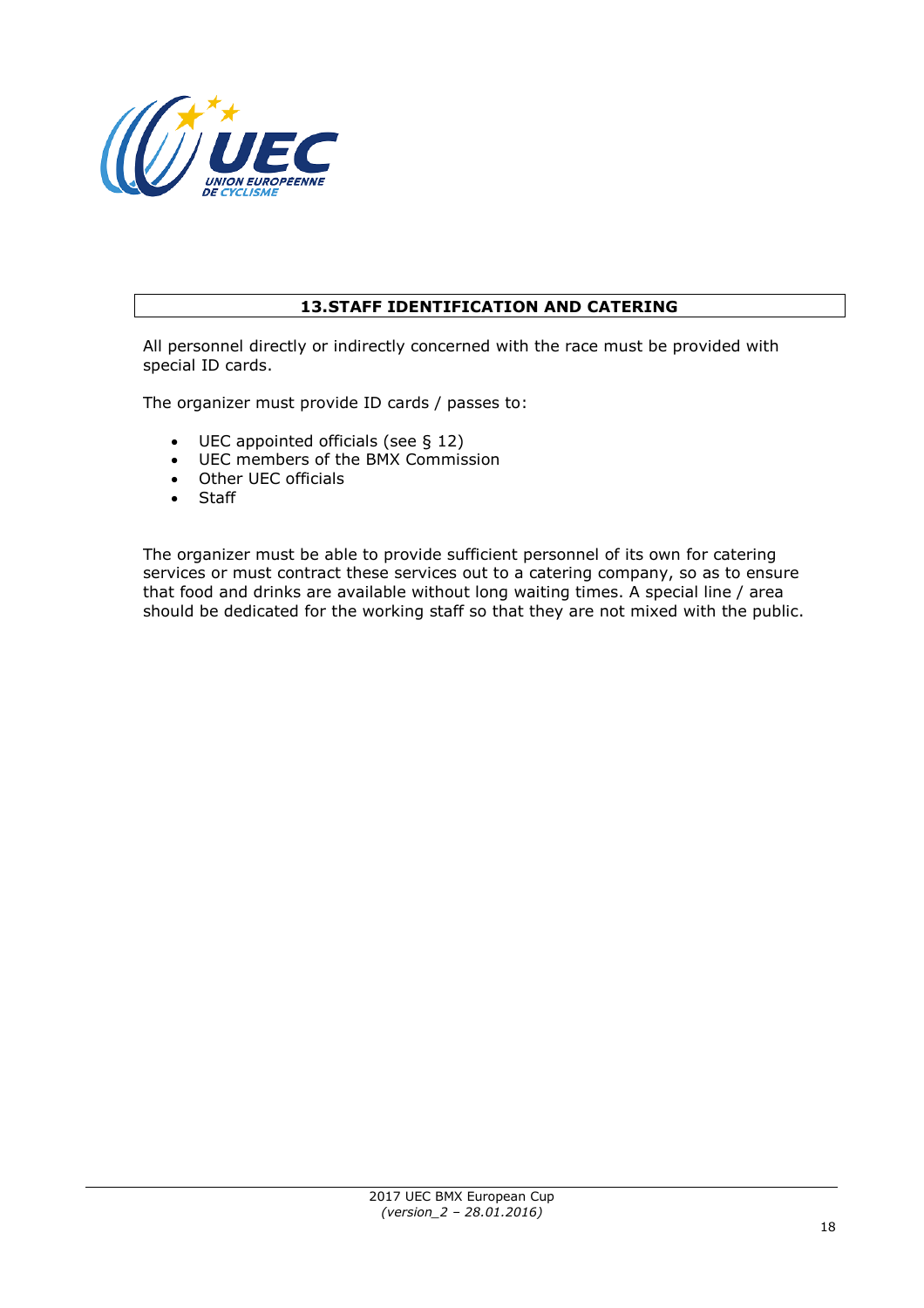

## **14.PRIZE MONEY AND MEDALS**

### **UEC BMX EUROPEAN CUP (C1):**

The organizer shall bear the cost of the cash prizes for the four championship classes (Men and Women Elite, Men and Women Junior) which amount to € 19'900,00 (2 rounds) as per breakdown hereafter.

| <b>Prize</b><br>money per<br>round | <b>MEN ELITE</b>   | <b>WOMEN</b><br><b>ELITE</b> | <b>MEN JUNIOR</b>  | <b>WOMEN</b><br><b>JUNIOR</b> |
|------------------------------------|--------------------|------------------------------|--------------------|-------------------------------|
| <b>PLACE</b>                       | $\epsilon$ / round | $\epsilon$ / round           | $\epsilon$ / round | $\epsilon$ / round            |
| 1                                  | € 1'600,00         | € 1'600,00                   | € 400,00           | €400,00                       |
| 2                                  | € 800,00           | € 800,00                     | € 200,00           | € 200,00                      |
| 3                                  | €400,00            | € 400,00                     | € 150,00           | € 150,00                      |
| 4                                  | € 350,00           | € 350,00                     | € 130,00           | € 130,00                      |
| 5                                  | € 300,00           | € 300,00                     | €90,00             | €90,00                        |
| 6                                  | € 250,00           | € 250,00                     | € 60,00            | € 60,00                       |
| 7                                  | € 200,00           | € 200,00                     | €40,00             | €40,00                        |
| 8                                  | € 150,00           | € 150,00                     | € 20,00            | € 20,00                       |
| <b>TOTAL</b>                       | €4'050,00          | €4'050,00                    | € 1'090,00         | € 1'090,00                    |

Total per round € 10'280,00

The prize money must be paid to the riders immediately after the award ceremony.

The organizer will bear the cost of the trophies for the first eight riders of all classes of the International BMX race for challenge classes (2 races in the week end)

Only the riders placed 1 to 3 have to go to the podium. Riders placed 4 to 8 receive the trophy on the finish line.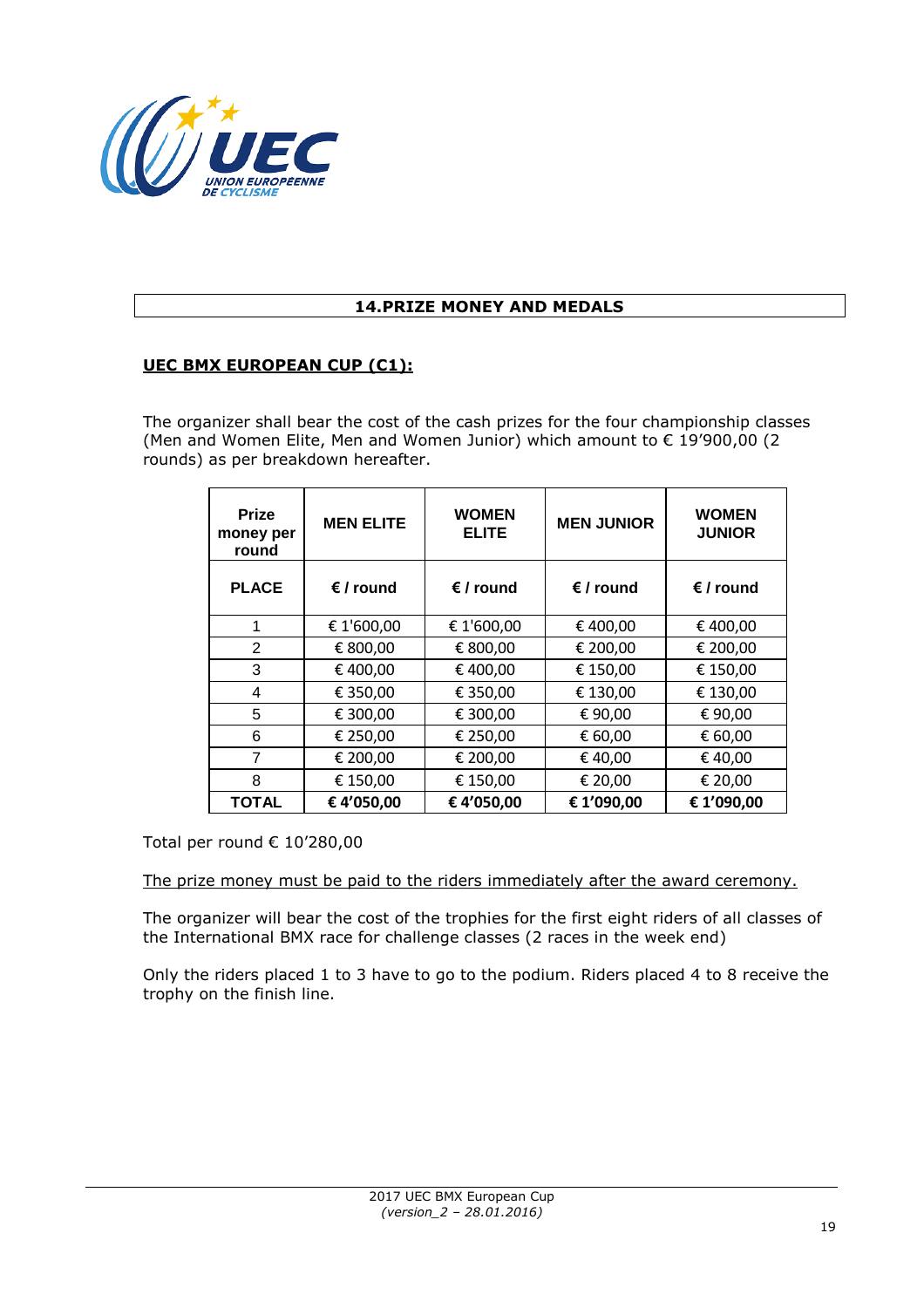

The prize money for the overall standing of the 2017 UEC BMX European Cup will be paid to the riders by the UEC in accordance with the Competition rules as per enclosed breakdown:

|              | <b>ELITE MEN</b> | <b>JUNIOR</b><br><b>ELITE</b><br><b>WOMEN</b> |                | <b>JUNIOR</b><br><b>WOMEN</b> |
|--------------|------------------|-----------------------------------------------|----------------|-------------------------------|
| <b>PLACE</b> | <b>OVERALL</b>   | <b>OVERALL</b>                                | <b>OVERALL</b> | <b>OVERALL</b>                |
|              | € 2.000,00       | € 1.000,00                                    | € 750,00       | € 500,00                      |
| 2            | € 1.500,00       | € 700,00                                      | € 500,00       | € 300,00                      |
| 3            | € 1.000,00       | € 300,00                                      | € 250,00       | € 200,00                      |
| <b>Total</b> | $E$ 4.500,00     | € 2.000,00                                    | € $1.500,00$   | € 1.000,00                    |

The UEC will proceed to the payment by the end of October 2017 through the riders' National Cycling Federation.

The award ceremonies will be organized after the last event of the Series.

The organizer will have to provide a podium back drop for the prize ceremony according to the specifications provided by UEC and the contract.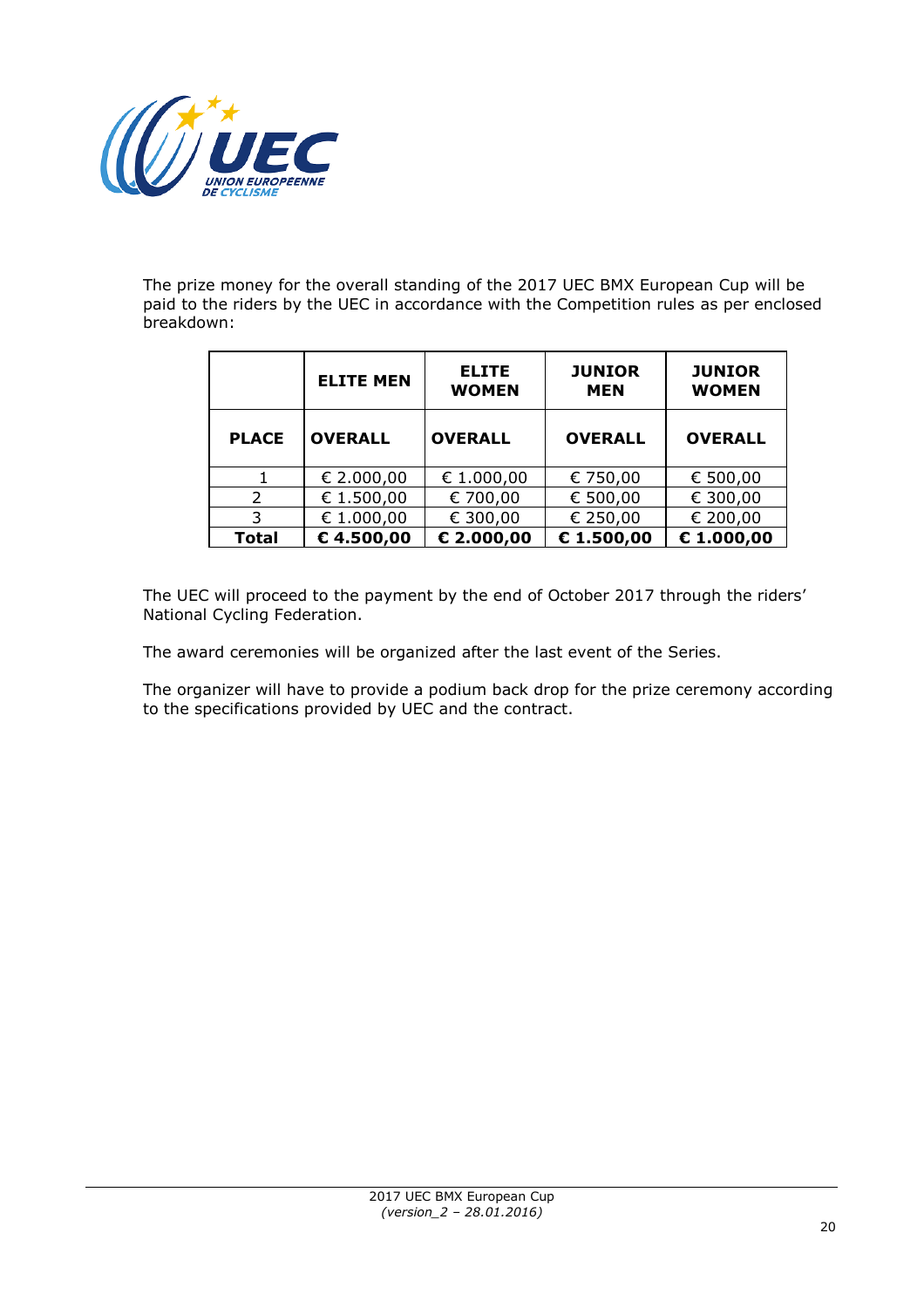

# **15.PRESS AND MEDIA**

Press passes for the event may be granted only to accredited journalists in possession of an ID card issued by the national press association.

The organizer must designate a press officer.

The organizer must provide an official photograph who will provide to the UEC all images useful for their publication on the UEC website [\(www.uec.ch\)](http://www.uec.ch/)

It mandatory to provide press BIB's for the journalists on the track. The UEC will provide them and have someone responsible for their distribution.

The number of journalists on the track at the same time has to be agreed by the PCP depending on the track space/size.

Time for press conferences, flash interviews etc. must be agreed with the UEC BMX Commission

For all publications the UEC logo as well as the UEC main sponsor logo should be used in accordance with UEC graphic charter.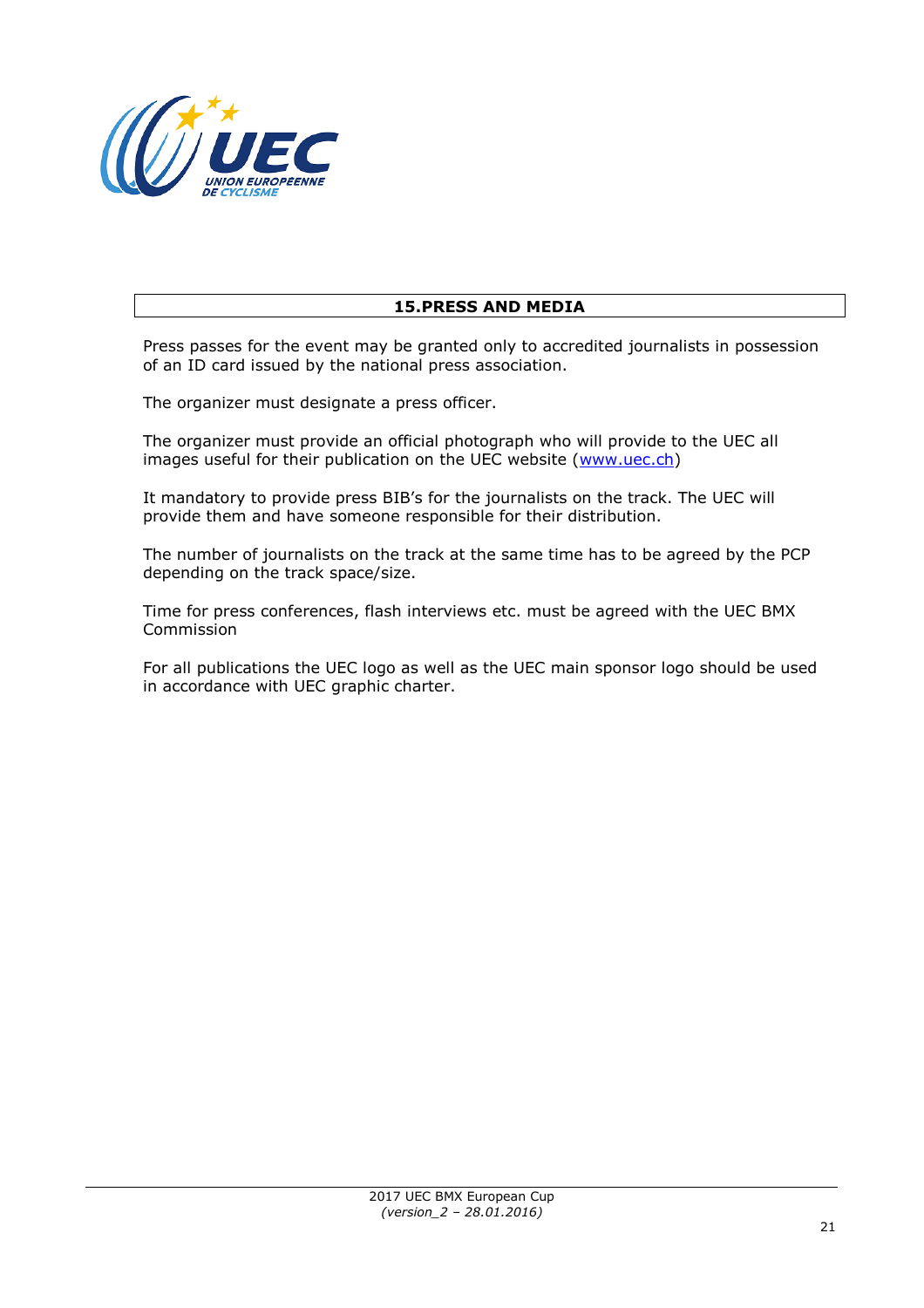

## **16.MISCELLANEOUS**

The organizer must install a suitable public address system for official announcements and race comments.

The organizer must provide means of communications (walkie talkie) to the working staff, using different channels for track and else.

It is strongly recommended that the commentators can make their comments both in the organizing country language and fluent English language.

The organizer must provide a large enough spectator area along the trackside. It is recommended to erect grandstands. See UCI track requirements.

The organizer is recommended to arrange a VIP area.

The organizer may at his discretion charge an admission fee for visitors to the event. However, competing riders, all officials holding a pass are entitled to free entry and are exempt from admission fees. It is necessary to ensure that competitors are at all times able to have access to their national team managers by the shortest route possible.

#### Anti-doping controls

The Organiser have to be ready in case of any anti-doping controls organized by the CADF or local anti-doping agency during the event (anti-doping rooms in accordance with the UCI rules).

The Organiser together with its National Federation will make agreements with a WADA accredited laboratory that will carry out the analysis at the end of the event. Moreover, in accordance with the UCI rules, the Organiser will purchase all the necessary material (Bereg Kits) with which the anti-doping controls will be carried out and supply the necessary staff, including a doctor, a nurse and the prescribed DCO for the duration of the event. All costs will be cover by the Organizer or local anti-doping agency.